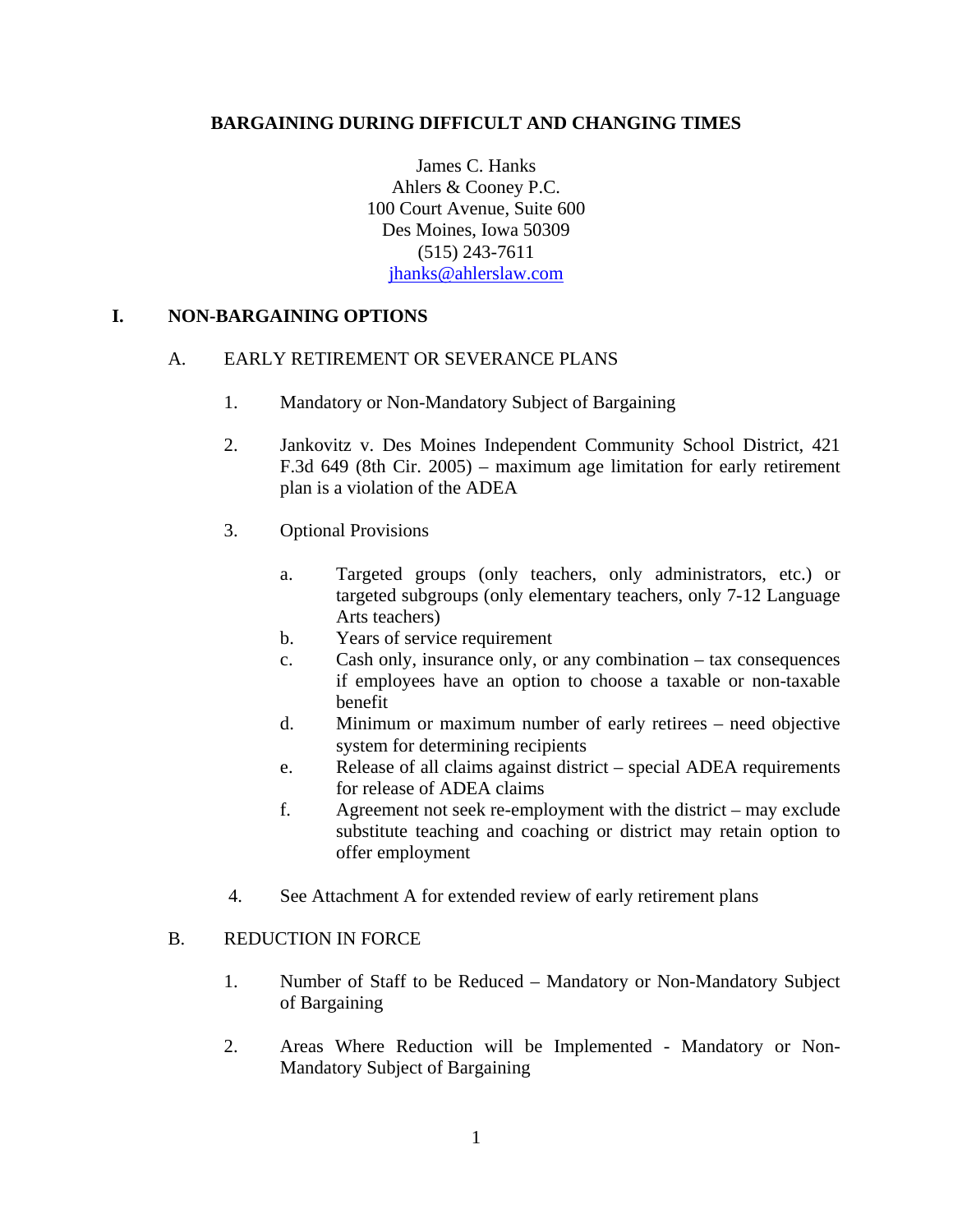- 3. Timing of Reduction in Force Mandatory or Non-Mandatory Subject of Bargaining – Statutory Timelines for Teaches and Administrators
- 4. Sub-Contracting Mandatory or Non-Mandatory Subject of Bargaining
- 5. See Attachment B No Layoff Guarantee in Exchange for Contract

# C. FURLOUGHS

- 1. Employer's Right to Implement Furloughs Statutory and Contractual Limitations
- 2. Fair Labor Standards Act Implications See Attachment C
- 3. State of Iowa Mandatory Unpaid Days
	- a. Agreement with AFSCME See Attachment D
	- b. No furlough permitted by contract
	- c. No obligation to reopen contract
	- d. 5 Mandatory Unpaid Days
	- e. No layoff through 6/30/10
- 4. Voluntary Furloughs
	- a. Agreement with Union may be required
	- b. Limitations on positions eligible for voluntary furlough
	- c. Restrictions on number and scheduling
	- d. Agreement with CWA See Attachment E

# **II. BARGAINING THE CONTRACT**

- A. THINGS THE DISTRICT CAN INFLUENCE
	- 1. Relationship with the Association/Union is the Key
	- 2. Communication Regarding Budget Reductions
	- 3. Steady and Consistent Flow of Financial Information
	- 4. Internal Settlement Trend Non-Contract Employees Lead the Way

# B. THINGS THE DISTRIC CANNOT CONTROL OR INFLUENCE

- 1. External Settlement Trend
- 2. Internal and External Pressure on the Union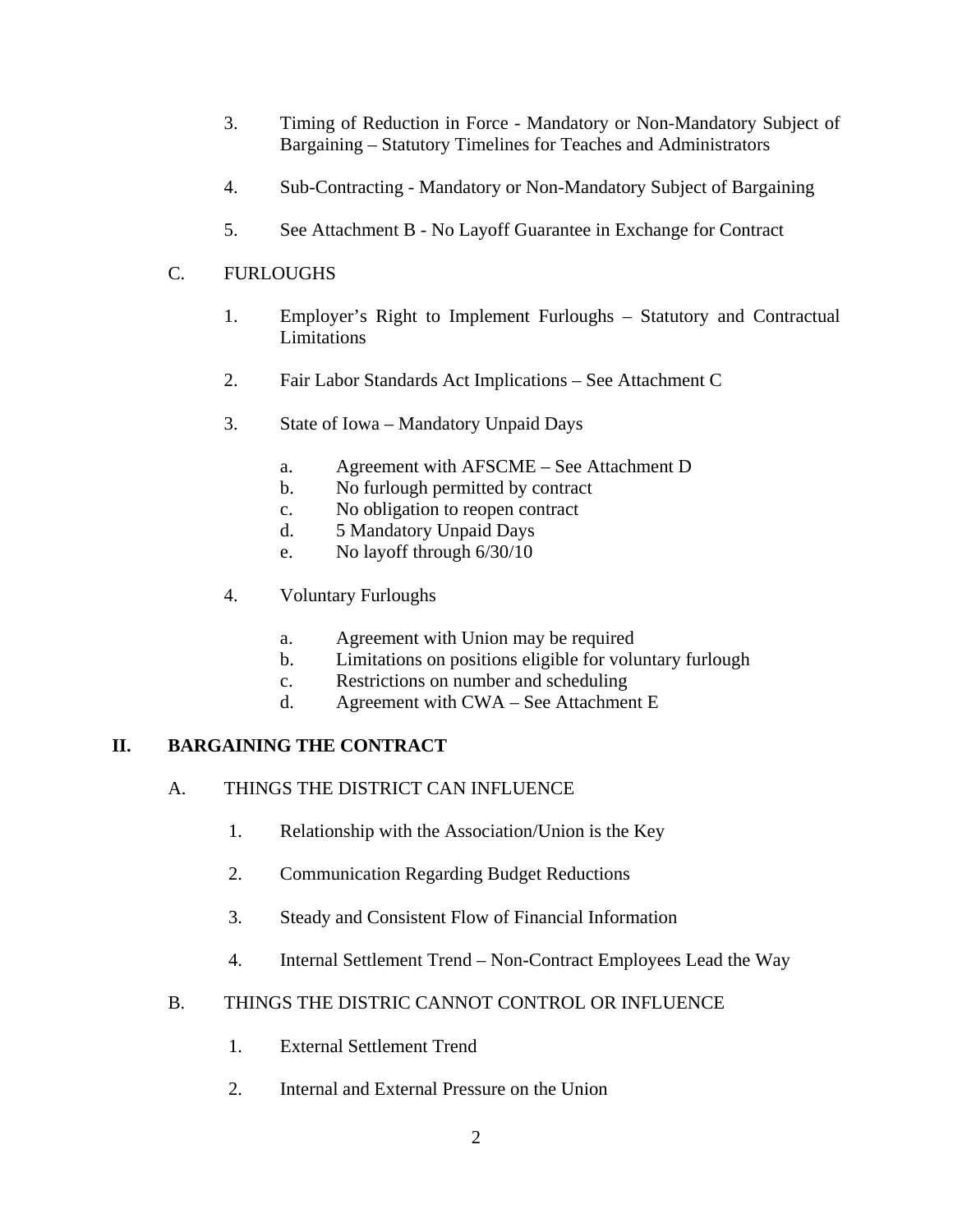- a. What do you get for your money
- b. What if you don't like what you get Titan Tire Lawsuit
- 3. State Revenues
- 4. Public/Taxpayer Reaction

# C. ALTERNATIVES TO ACROSS-THE-BOARD INCREASES

- 1. One-Time, Lump Sum, Off-Schedule Payments
	- a. Timing of payments
	- b. Eligibility for payments
	- c. FLSA implications for overtime calculations
	- d. Protecting bargaining history
- 2. Reducing the Number of Contract Days
	- a. Number of Contract Days Statutory Minimums for Students
	- b. Bargaining Precedent
	- c. Future Contract Issues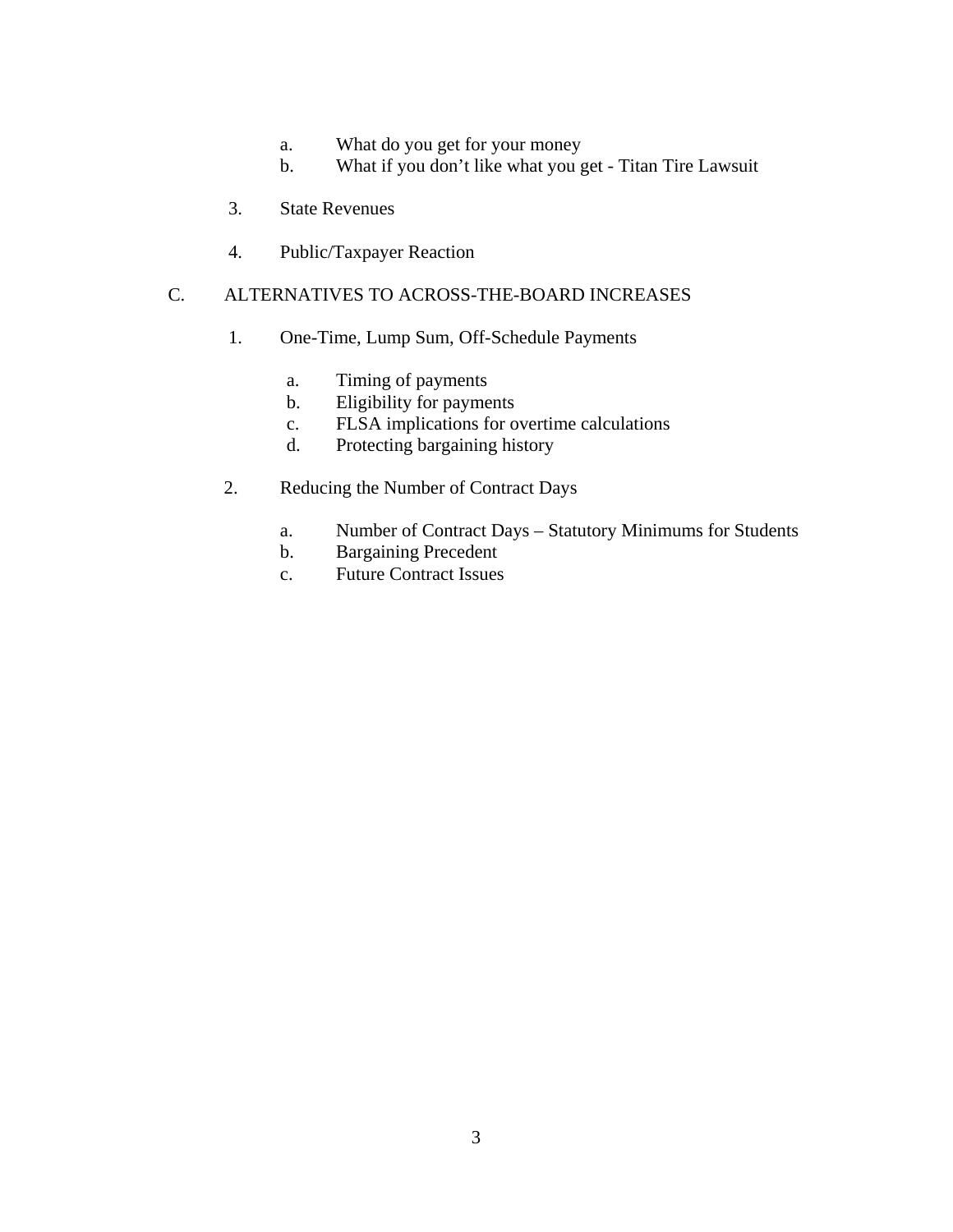### **ATTACHMENT A**

#### **EARLY RETIREMENT PLANS**

### **1. Statement of Purpose**

 Early retirement plans do not constitute a per se violation of the Age Discrimination in Employment Act. The Courts have routinely held that "an employer's adoption of an early retirement plan does not create a prima facie case of age discrimination under the ADEA". Bodnar v. Synpol, Inc., 843 F.2d 190, 46 FEP Cases 1086, 1087 (5th Cir. 1988). However, an early retirement plan can form the basis for an employee's claim of constructive discharge. In Vega v. Kodak Caribbean, Ltd., 3 F.3d 476, 62 FEP Cases 1198 (1st Cir. 1993), the Court stated:

To transform an offer of early retirement into a constructive discharge, a plaintiff must show that the offer was nothing more than a charade, that is, a subterfuge disguising the employer's desire to purge the plaintiff from the ranks because of his age. . . . Under this dichotomy, offers which furnish employees a choice in name only are impermissible because, in the final analysis, they effectively vitiate the employees' power to choose work over retirement.

62 FEP Cases at 1201. In Vega the employee claimed that the only choice that he was given was between early retirement with benefits or a termination of employment without benefits.

 These cases indicate that it is preferable to clearly state the purpose of the early retirement plan in the plan itself and to do so in a manner which is non-discriminatory. In their statement of the purpose of the plan, school districts should consider referring to the financial benefits that will inure to both the employees and the district as a result of early retirement.

#### **2. Eligibility**

Early retirement plan benefits can be offered to selected groups of employees, as opposed employees, without violating the ADEA. See Bodnar, 46 FEP Cases at 1088. to all employees, without violating the ADEA. Accordingly, districts can lawfully choose to limit early retirement benefits to administrators, or teachers, or highly-compensated individuals as long as "objective factors explain the exclusions".

 Most school district early retirement plans exclude an employee whose contract is recommended to be terminated for a cause which is personal to the employee. Districts should also consider whether to exclude employees who are on an extended leave of absence. A more difficult question is whether to exclude employees who are either applying for or are currently receiving long term disability insurance benefits. The exclusion of these employees may be justified on the basis that they are applying for other benefits or on the basis that, absent an offer of early retirement benefits, they do not have an intention to remain an employee of the district. However, the exclusion of disabled or potentially disabled employees naturally raises issues under some state civil rights laws, the Americans with Disabilities Act, and Section 504 of the Rehabilitation Act of 1973.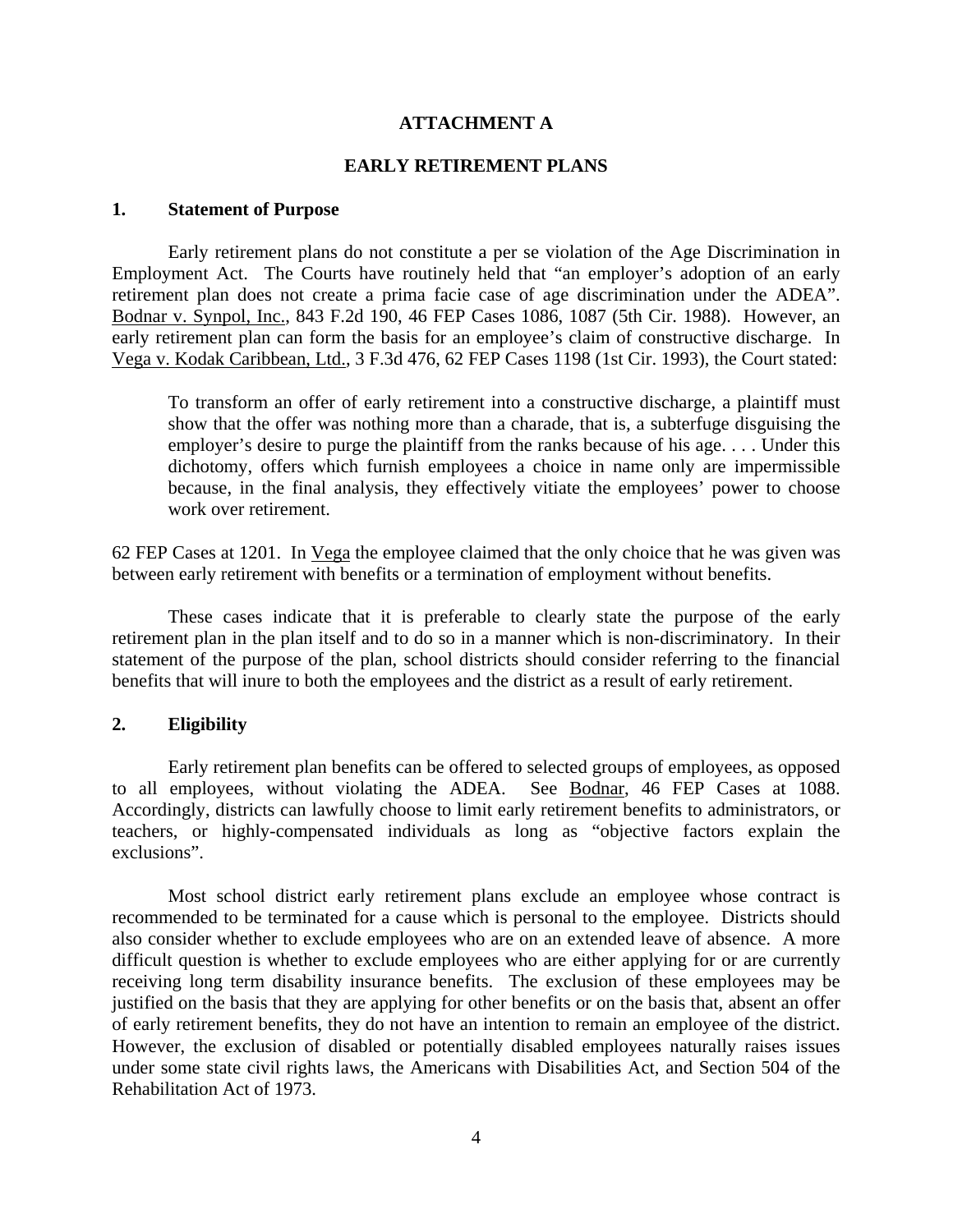Definitions of eligibility frequently refer to years of service. If it is used, the term "years of service" should be carefully defined. Consider the following questions:

- 1. Are years of service limited to years of employment in the school district or does it include all years of service in education?
- 2. Does an extended leave of absence count as a year of service?
- 3. Does a year of absence due to layoff count as a year of service?
- 4. Must the years of service be consecutive or is the calculation based on the employee's total years of service?
- 5. If an employee taught in a position which was a 12 month position rather than a 9 month position, does that entitle the employee to more than 1 year of service?

 A second element of eligibility is age. There is no restriction on the minimum age that an employer may set for eligibility to receive benefits. However, if an early retirement plan contains a maximum age, the Eighth Circuit Court of Appeals has held that such a plan is a violation of the Age Discrimination in Employment Act. Jankovitz v. Des Moines Independent Community School District, 421 F.3d 649 (8th Cir. 2005).

#### **3. Conditions or Limitations**

Early retirement plans can be targeted to meet the specific needs of the school district. For example, a plan can be established which provides benefits only when the district needs to reduce staff. And if benefits are payable only when staff reduction is necessary, then the benefits can be further restricted to employees who are working in those areas in which reduction needs to take place.

 The plan can also limit the total number of employees who will be granted benefits in a year or limit the total amount of dollars that will be paid out in benefits. These limits should be spelled out in the plan or the plan should reserve to the board the right to announce the limits on an annual basis. It is also prudent to reserve to the board the right to determine that no benefits will be provided in a given year and that the plan may be rescinded at the board's discretion at any time.

 Because there may be more applicants for benefits than there are benefits to be paid, the plan should specify the method for determining how successful applicants will be chosen. Objective criteria, such as first come-first served, are preferable to subjective criteria, such as the discretion of the board.

 The district should also consider including a provision which requires a recipient of early retirement benefits to agree not to apply for reemployment with the district in the future or which makes the recipient ineligible for future employment.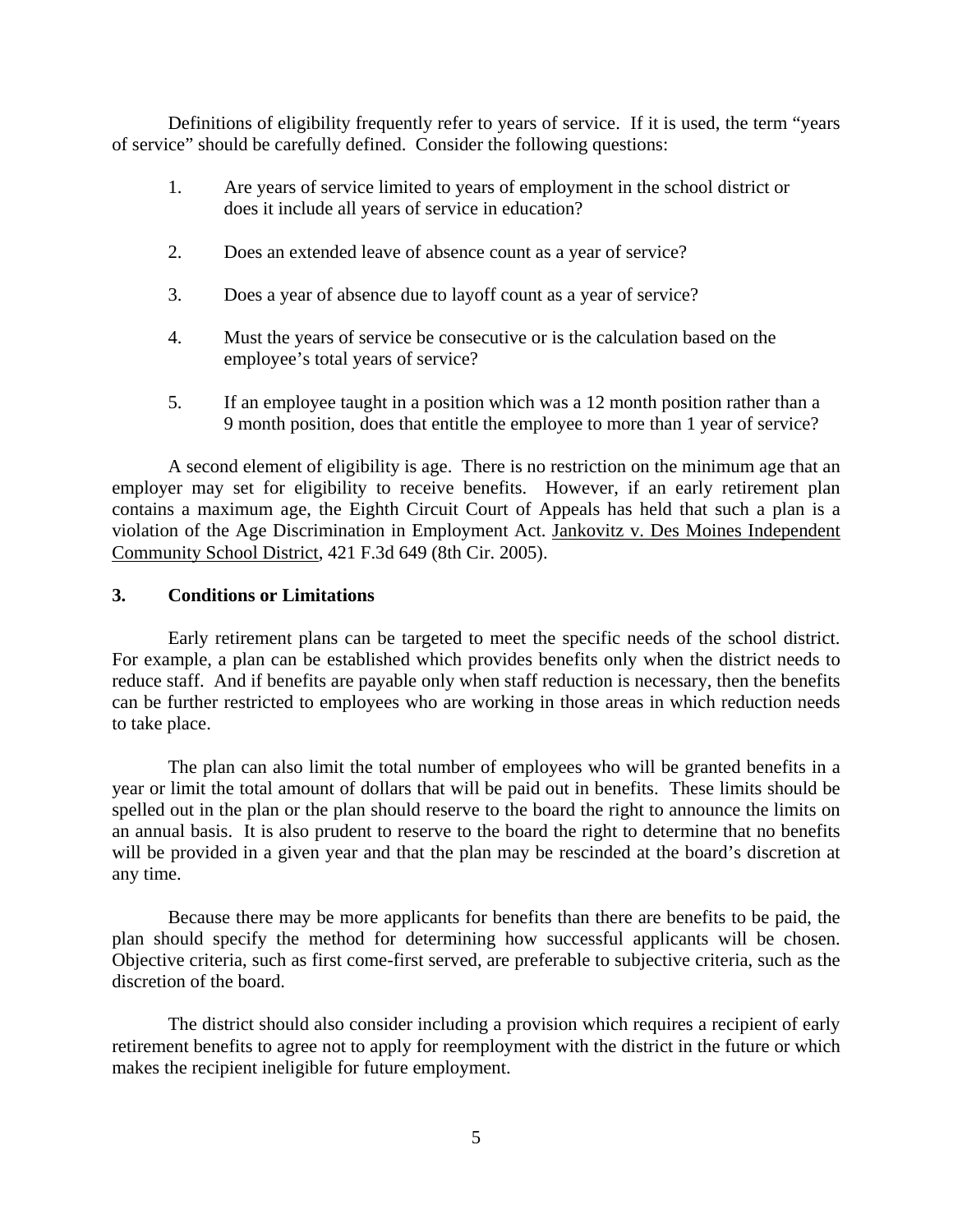### **4. The Application Process**

The application process should be tightly defined and should include a specific window of time within which an application must be submitted. The application should include a form which is a conditional resignation with an assurance of continued employment if the application is not accepted by the board.

 Early retirement plan benefit recipients should also execute a release or waiver of liability which specifically releases the district from any claims under the ADEA. In order to comply with the Older Workers Benefit Protection Act, an ADEA waiver must meet the seven requirements that are set out in the OWBPA.

#### **5. Benefits**

Early retirement benefits may be provided on a sliding scale but benefits must not decrease as the age of the employee increases. Although a sliding and decreasing scale of benefits was the norm for many years prior to the passage of the Older Workers Benefit Protection Act, it is clear now that such a decreasing scale of benefits is violative of the ADEA unless the decrease in the amount of the benefit provided is directly related to cost of providing that benefit. With the exception of life insurance, it is difficult to establish a cost justification for a benefit which decreases as age increases.

 Benefits can be provided on a dollar basis or a percentage basis, and the basis may either be fixed (for example, \$10,000 for all employees or 30% of salary for all employees) or it may be floating (for example, \$500 or 5% of salary for each year of service). If the benefit basis is floating, it may be capped at any level which the district thinks is appropriate (for example, 20 years of service).

 Most plans address the question of the eligibility of employees for group health insurance benefits. In drafting the insurance provision of the early retirement plan, it is important to determine whether employees who retire early will be entitled to participate in the district's group health plan until they reach age 65. See, for example, Iowa Code Section 509A.13.

 A number of employers have adopted early retirement plans that provide insurance until Medicare eligibility. Sometimes this is the only benefit provided under the plan. Every month, each retiree gets the same benefit - a month of health insurance. However, because a younger employee has more months until reaching age 65, it can be argued that more "benefit" is received by younger retirees.

 In 2007, the Equal Employment Opportunity Commission ("EEOC") adopted a rule that allows employers to offer early retirement benefit plans that reduce or eliminate health benefits when a participant in the plan becomes eligible for Medicare, clarifying confusion of whether this constituted age discrimination. 29 C.F.R. § 1625.32(b). Thus, employers may offer health insurance that is reduced or eliminated when retirees reach Medicare age (currently 65 years), but should word the policy to have the health insurance benefit end "with Medicare eligibility" rather than "at age 65," to avoid potential claims of age discrimination. Districts that offer this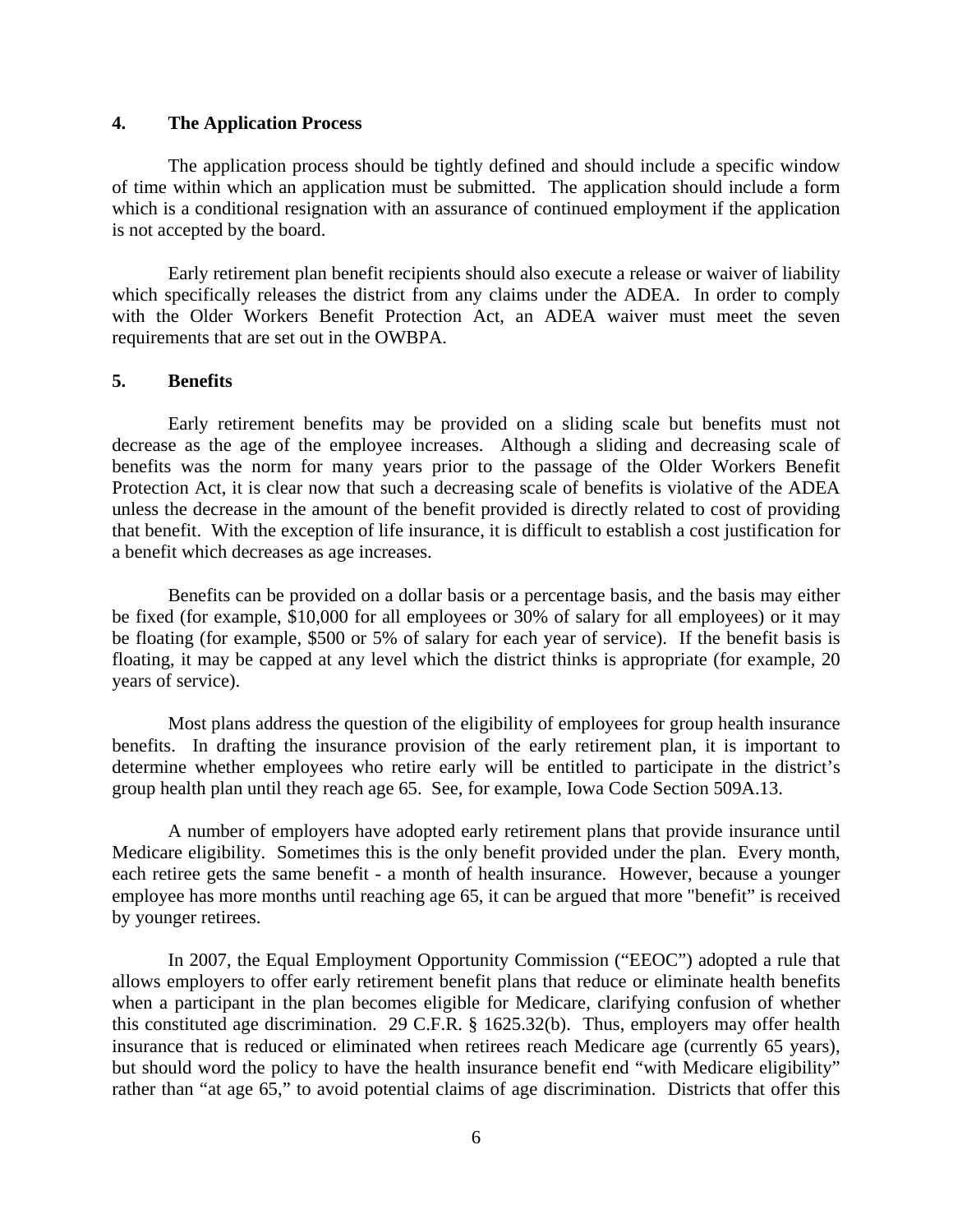benefit may need to purchase a Medicare supplement policy when retirees reach Medicare eligibility, to ensure that the same level of health benefits are being provided to retirees over age 65 as those provided to younger retirees.

 Regardless of whether employees are simply eligible to participate in the district's health insurance plan or are provided health insurance benefits as part of the plan, it is critical to reserve to the board the right to modify the plan benefits, the right to change the insurance carrier, and the right to change the benefit administrator. If you fail to do so, you may be required to continue to provide health insurance benefits at the same level as the level that was in effect at the time that the employee began receiving early retirement benefits.

 Early retirement plans can offer employees options with regard to the benefits that they receive. Employees may be given the option of receiving cash, insurance premium payments, some combination of cash and insurance premium payments, or other economic benefits. If insurance premium payments are provided as a benefit, the district must consider the effect of time on the amount of the premium which the district obligates itself to pay. In most instances, it will be preferable to provide the insurance benefit in terms of a specified dollar amount.

 Employees can also be given an option with regard to the timing of their receipt of benefits. Benefits can be provided in a lump sum or in periodic payments. In establishing the plan, the timing of periodic payments is at the discretion of the school district. Once an employee has elected to receive periodic payments, that election should be irrevocable. The district should refrain from any financial counseling. Instead, employees should be counseled to obtain personal tax advice when making their selection of benefits.

 The plan may provide that no benefits are payable unless the employee is alive on the date that the first payment is to be made. Regardless of whether payments are contingent upon the employee being alive, the plan should make some provision for payment in the event of the death of the retiree.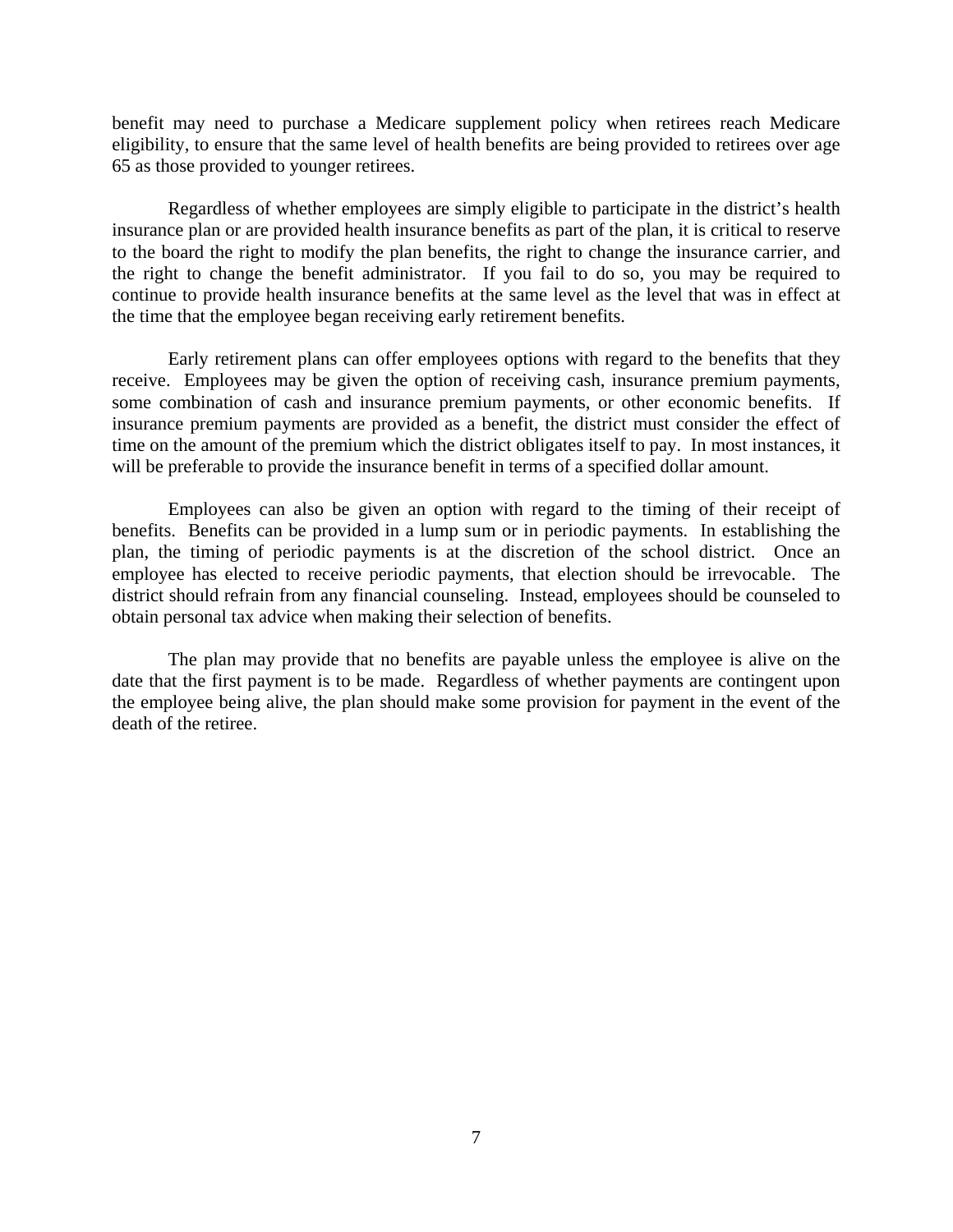## **ATTACHMENT B**

## MEMORANDUM OF AGREEMENT **BETWEEN** SERVICE EMPLOYEES INTERNATIONAL UNION AND THE COUNCIL BLUFFS COMMUNITY SCHOOL BOARD

The representatives of the Service Employees International Union and the Council Bluffs Community School Board mutually agree to waive negotiations for the 2010-2011 contract year. By waiving negotiations, the parties agree that the employees represented by the Service Employees International Union will receive wages and benefits consistent with and as outlined in the current 2009-2010 contract.

In consideration for waiving an increase in the wages and benefits for employees represented by the Service Employees International Union, the District will forego the reduction of employees in positions represented by the Service Employees International Union except for those occurring through attrition by resignation, retirement or closing or combining of facilities for the 2010- 2011 contract year. The parties further agree that if all other employee groups are awarded a pay and benefit increase for the 2010-2011 school year, they agree to re-open this memorandum for reconsideration of wages and benefits.

If the District, due to continued financial shortfalls, deems it necessary to implement work year or work day reductions, the Service Employees International Union will agree to such reductions up to a maximum of 5 days reduction in exchange for no layoffs or reduction in workforce except those created by attrition by retirement, resignation or closing or combining of facilities. The determination of need for work year or work day reductions will be at the sole discretion of the District.

This agreement is applicable to all full time and part time employees covered by the collective bargaining unit beginning July 1, 2010 and ending June 30, 2011.

The parties agree that this memorandum is not precedent setting and may not be used as evidence in any future grievance or bargaining procedures.

Lyle Cain, President Date Service Employees International Union

\_\_\_\_\_\_\_\_\_\_\_\_\_\_\_\_\_\_\_\_\_\_\_\_\_\_\_\_\_\_\_\_\_\_\_

\_\_\_\_\_\_\_\_\_\_\_\_\_\_\_\_\_\_\_\_\_\_\_\_\_\_\_\_\_\_\_\_\_\_\_

\_\_\_\_\_\_\_\_\_\_\_\_\_\_\_\_\_\_\_\_\_\_\_\_\_\_\_\_\_\_\_\_\_\_\_ \_\_\_\_\_\_\_\_\_\_\_\_\_\_\_\_\_\_\_\_\_\_\_\_\_\_\_\_\_\_\_\_\_\_\_ Bobby Berg, Chief Negotiator Date Janet Reiners, Chief Negotiator Date Service Employees International Union Council Bluffs Community School District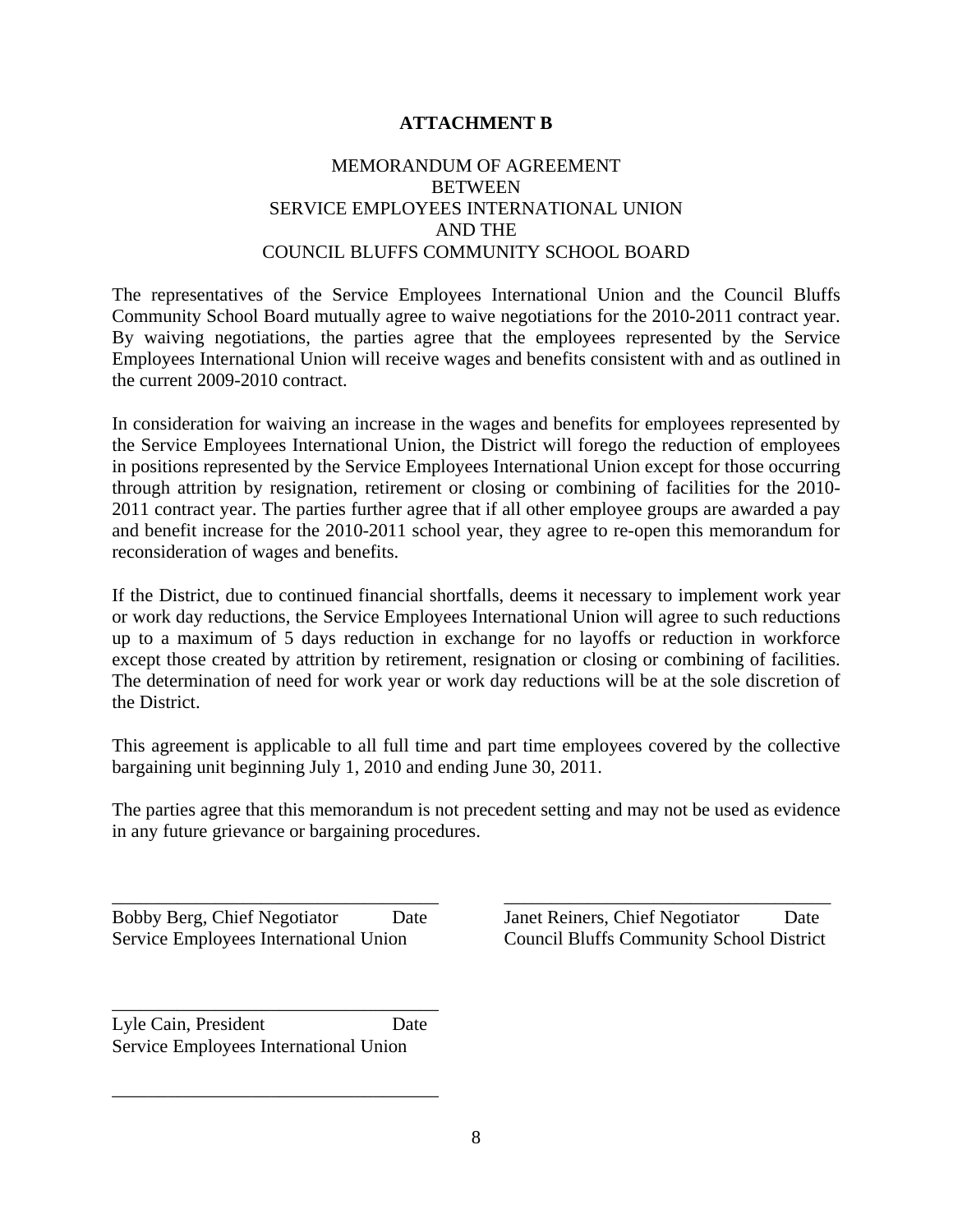### **ATTACHMENT C**

#### **FURLOUGHS: FAIR LABOR STANDARDS ACT IMPLICATIONS**

 The FLSA exempts certain employees employed in a bona fide executive, administrative, or professional capacity from minimum wage and overtime pay requirements. 29 U.S.C. § 213. An employee qualifies for exemption if the duties and salary tests are met. *See*  Wage and Hour Opinion Letter FLSA2009-14 (U.S. Dept. of Labor Jan. 15, 2009). For purposes of this discussion, it is assumed that the employees in question meet the duties test and receive at least \$455 per week in accordance with FLSA regulations.

 The issue for school districts considering a furlough is whether the exempt employees who are affected by a furlough are paid on a "salary basis." The regulations provide:

(a) General rule. An employee will be considered to be paid on a "salary basis" within the meaning of these regulations if the employee regularly receives each pay period on a weekly, or less frequent basis, a predetermined amount constituting all or part of the employee's compensation, which amount is not subject to reduction because of variations in the quality or quantity of the work performed. Subject to the exceptions provided in paragraph (b) of this section, *an exempt employee must receive the full salary for any week in which the employee performs any work without regard to the number of days or hours worked. Exempt employees need not be paid for any workweek in which they perform no work. An employee is not paid on a salary basis if deductions from the employee's predetermined compensation are made for absences occasioned by the employer or by the operating requirements of the business. If the employee is ready, willing and able to work, deductions may not be made for time when work is not available*.

29 C.F.R. § 541.602 (emphasis added). It is clear from this provision that furloughs or reductions in hours/pay which last an entire week do not affect the exempt status of employees. However, it is less apparent whether the above provision permits furloughs or reductions in hours/pay which are less than a week.

 The normal rule regarding furloughs is reflected in this opinion issued by the Wage and Hour Division:

 It is our opinion that salary deductions due to a reduction of hours worked for shortterm business needs do not comply with § 541.602(a) because they result from "the operating requirements of the business." 29 C.F.R. § 541.602(a). Thus, "[i]f the employee is ready, willing and able to work, deductions may not be made for time when work is not available." *Id*. Deductions from the fixed salary based on short-term business needs are different from a reduction in salary corresponding to a reduction in hours in the normal scheduled work week, which is permissible if it is a bona fide reduction not designed to circumvent the salary basis requirement, and does not bring the salary below the applicable minimum salary. *See* Field Operations Handbook § 22b00; Wage and Hour Opinion Letter FLSA2004-5 (June 25, 2004) ("[R]ecurrent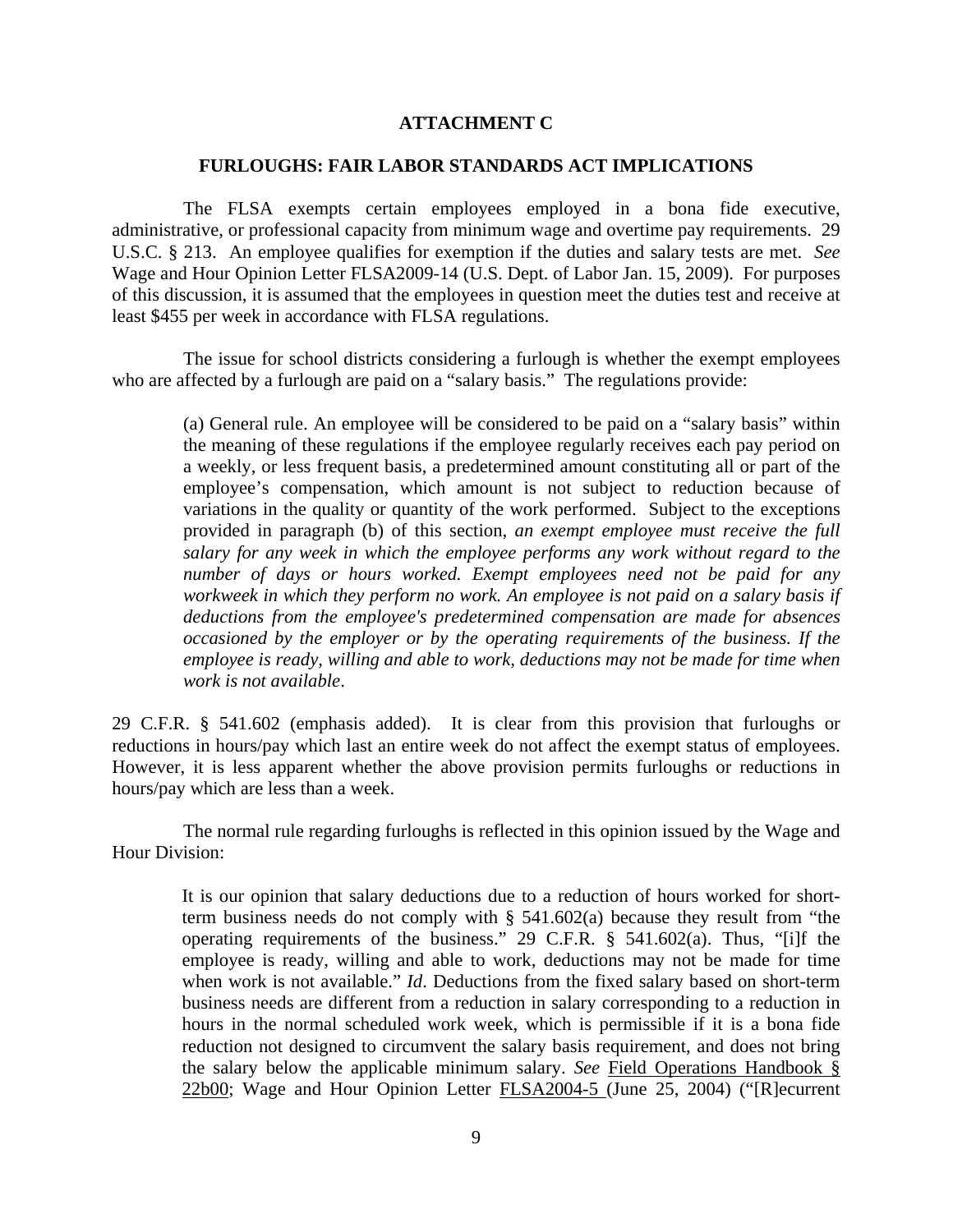changes in the normal scheduled workweek . . . more likely would appear to be designed to circumvent the salary basis requirement."). Unlike a salary reduction that reflects a reduction in the normal scheduled work week and is not designed to circumvent the salary basis requirement, deductions from salary due to day-to-day or week-to-week determinations of the operating requirements of the business are precisely the circumstances the salary basis requirement is intended to preclude.

*See* Wage and Hour Opinion Letter FLSA2009-14 (U.S. Dept. of Labor Jan. 15, 2009) (footnotes omitted) (finding salary deductions due to mandatory time off lasting less than a workweek violate the salary basis requirement and may cause the loss of exempt status, but explaining that the employer is not required to pay the salary for mandatory time off of a full workweek).

 However, the Department has acknowledged the special status of public agencies and has issued a rule applicable exclusively to such agencies. 29 C.F.R. section 541.710(b) provides:

 Deductions from the pay of an employee of a public agency for absences due to a budget-required furlough shall not disqualify the employee from being paid on a salary basis except in the workweek in which the furlough occurs and for which the employee's pay is accordingly reduced.

Consistent with this regulation, the Wage and Hour Division has stated in an opinion letter that a proposal to reduce the workweek of certain exempt employees from forty hours to thirty-two hours with a commensurate reduction in pay, prompted because of a reduction in spending by the state on programs administered by the employer, does not affect the exempt status of such employees. *See* Wage and Hour Opinion Letter FLSA1997-\_\_ (U.S. Dept. of Labor Mar. 4, 1997). That opinion states, "[The regulation] does not preclude a bona fide reduction in an employee's salary which is not designed to circumvent the salary basis requirement

 *See also Michigan Supervisors' Union v. State of Michigan*, 826 F. Supp. 1084 (W.D. Mich. 1993) (finding salaried employees of a state agency were entitled to compensation for wages lost due to a four-day furlough in 1991 because the above regulation, finalized in 1992, did not apply retroactively). Although there is no definition of the term "furlough" as used in this rule in either the federal regulations or case law, it is arguable that such term would encompass a reduction in hours/pay.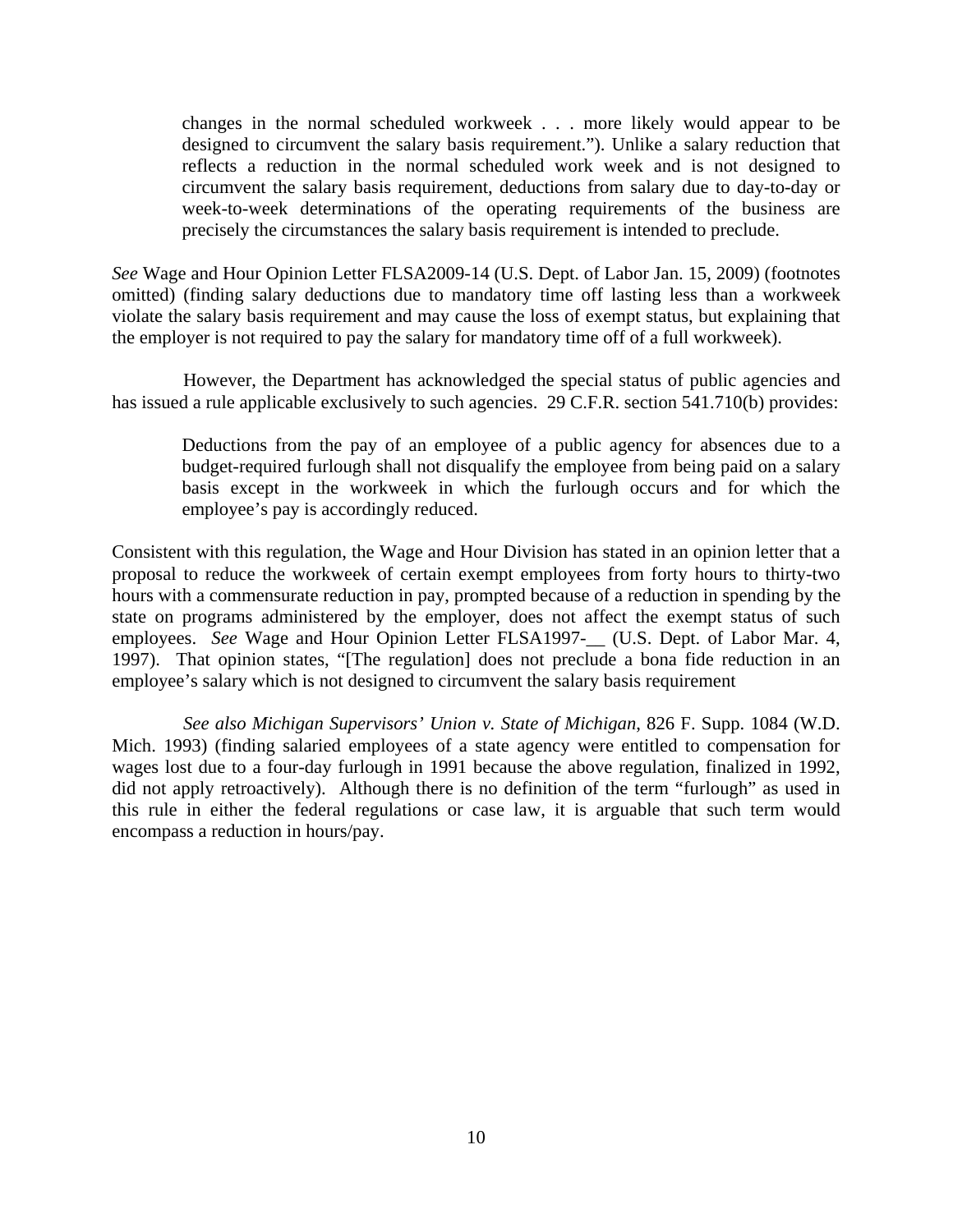### **ATTACHMENT D**

## **MEMORANDUM OF UNDERSTANDING BETWEEN THE STATE OF IOWA AND AFSCME/IOWA COUNCIL 61**

#### CONDITIONS AND UNDERSTANDINGS

The State of Iowa ("the State") and AFSCME / Iowa Council 61 ("the Union") agree that proposals made by either party in the course of the discussions regarding this Memorandum of Understanding do not establish any precedence for the negotiations between the parties and that they constitute no part of the bargaining history between the parties.

The State and the Union further agree that this Memorandum of Understanding does not establish any precedence for the negotiations between the parties and that it constitutes no part of the bargaining history between the parties.

### TERMS OF UNDERSTANDING

1. All bargaining unit employees shall be required to take five (5) mandatory days of leave without pay in Fiscal year 2010 ending on June 24, 2010. The State agrees that, for purposes of calculating overtime, a mandatory unpaid day will be considered to be time worked. The State also agrees that, if an employee takes a mandatory unpaid day of leave on the day before a holiday, the use of this mandatory unpaid day of leave will satisfy the requirement that an employee be in pay status on the day before a holiday, and that, if an employee takes a mandatory unpaid day of leave on the day after a holiday, the use of this mandatory unpaid day of leave will satisfy the requirement that an employee be in pay status on the day after a holiday.

The State agrees that, through the end of Fiscal Year 2010, there will be no layoff of any bargaining unit employees pursuant to a layoff plan submitted to the Iowa Department of Administrative Services on or after October 27, 2009.

2. Effective with the beginning of the fourteenth pay period of Fiscal Year 2010, the State's matching contribution for deferred compensation contributions made by employees provided for in Article IX, Section 2 of the current collective bargaining agreement shall be suspended through the end of Fiscal Year 2010. The State understands and agrees that the employees' contributions will continue through the end of Fiscal Year 2010 as provided in Article IX, Section 2 of the current collective bargaining agreement. The State agrees that the State's matching contribution for deferred compensation contributions made by employees provided for in Article IX, Section 2 of the current collective bargaining agreement will be reinstated effective at the beginning of Fiscal Year 2011, unless otherwise agreed by the parties.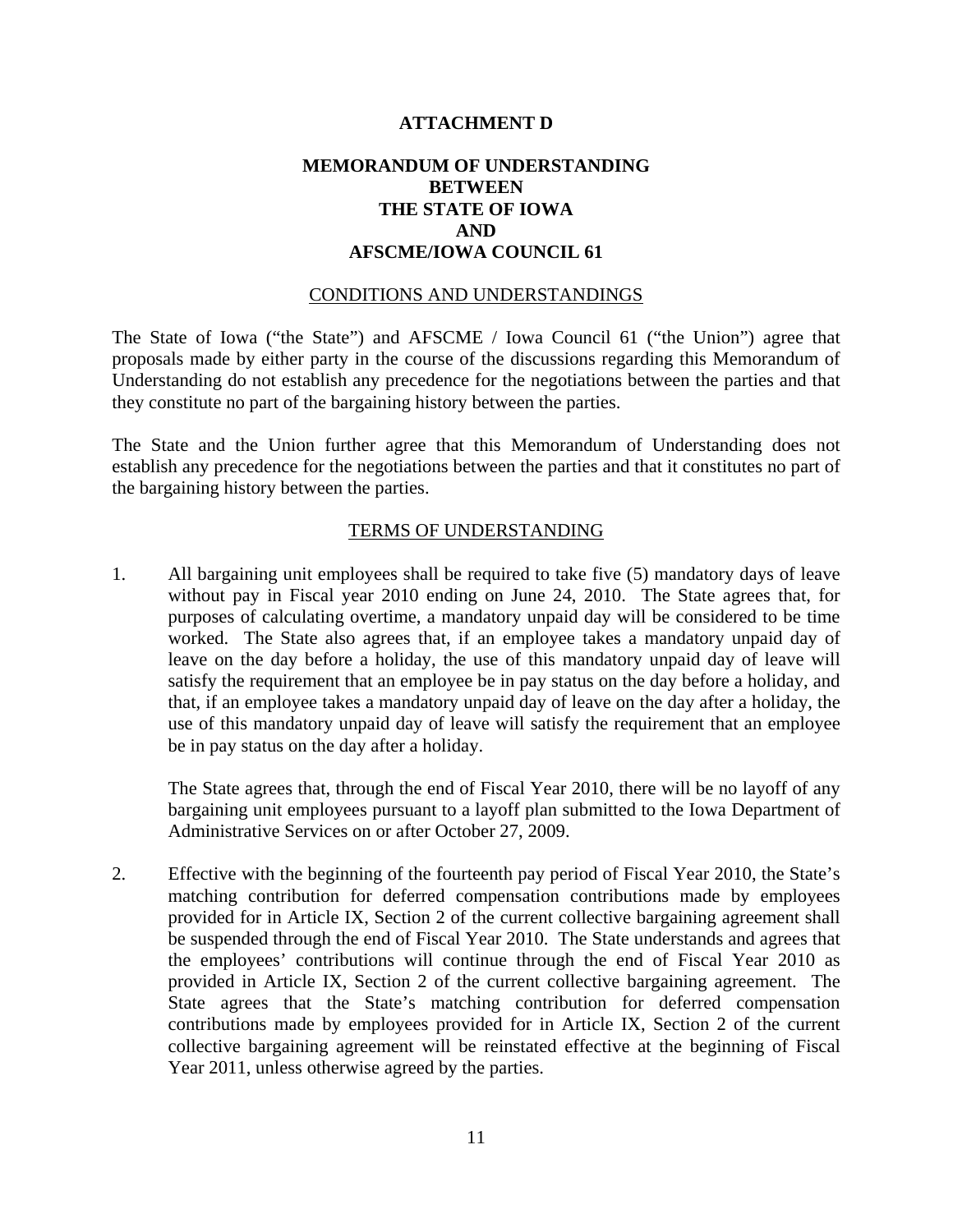The State further agrees that the Governor will seek and obtain the Executive Council's approval to suspend the State's matching contribution for deferred compensation contributions made by employees who are in non-contract positions in the Departments in which AFSCME bargaining unit members are employed through the end of Fiscal Year 2010.

- 3. For the duration of the current collective bargaining agreement (until June 30, 2011), the provision contained in the first sentence of Article V, Section 1, Part A shall be suspended and shall not be in effect for purposes of the implementation of any layoff governed by Article VI and the State further agrees that employees who are not in bargaining unit positions covered by the current collective bargaining agreement between the State and AFSCME/Iowa Council 61 shall not be permitted to bump or displace employees who are in bargaining unit positions covered by the current collective bargaining agreement between the State and AFSCME/Iowa Council 61. The Union understands and agrees that the provision contained in the first sentence of Article V, Section 1, Part A of the current collective bargaining agreement will be reinstated effective July 1, 2011, unless otherwise agreed by the parties.
- 4. This Memorandum of Understanding will be interpreted and implemented in accordance with the Frequently Asked Questions (FAQ) document issued by the Iowa Department of Administrative Services on December 7, 2009 (Version 2) and the FAQ document issued by the Iowa Board of Regents and agreed to by AFSCME/Iowa Council 61. Any changes to a FAQ document issued to implement this Memorandum of Understanding must be agreed to by the State and by AFSCME/Iowa Council 61.

THE STATE OF IOWA AFSCME/IOWA COUNCIL 61

 $\text{By:}\_$ 

 $\mathbf{By:}$ 

 James C. Hanks Chief Negotiator

Date:

Chester J. Culver Danny Homan Governor President and Chief Negotiator

Date:\_\_\_\_\_\_\_\_\_\_\_\_\_\_\_\_\_\_\_\_\_\_ Date: \_\_\_\_\_\_\_\_\_\_\_\_\_\_\_\_\_\_\_\_\_\_\_